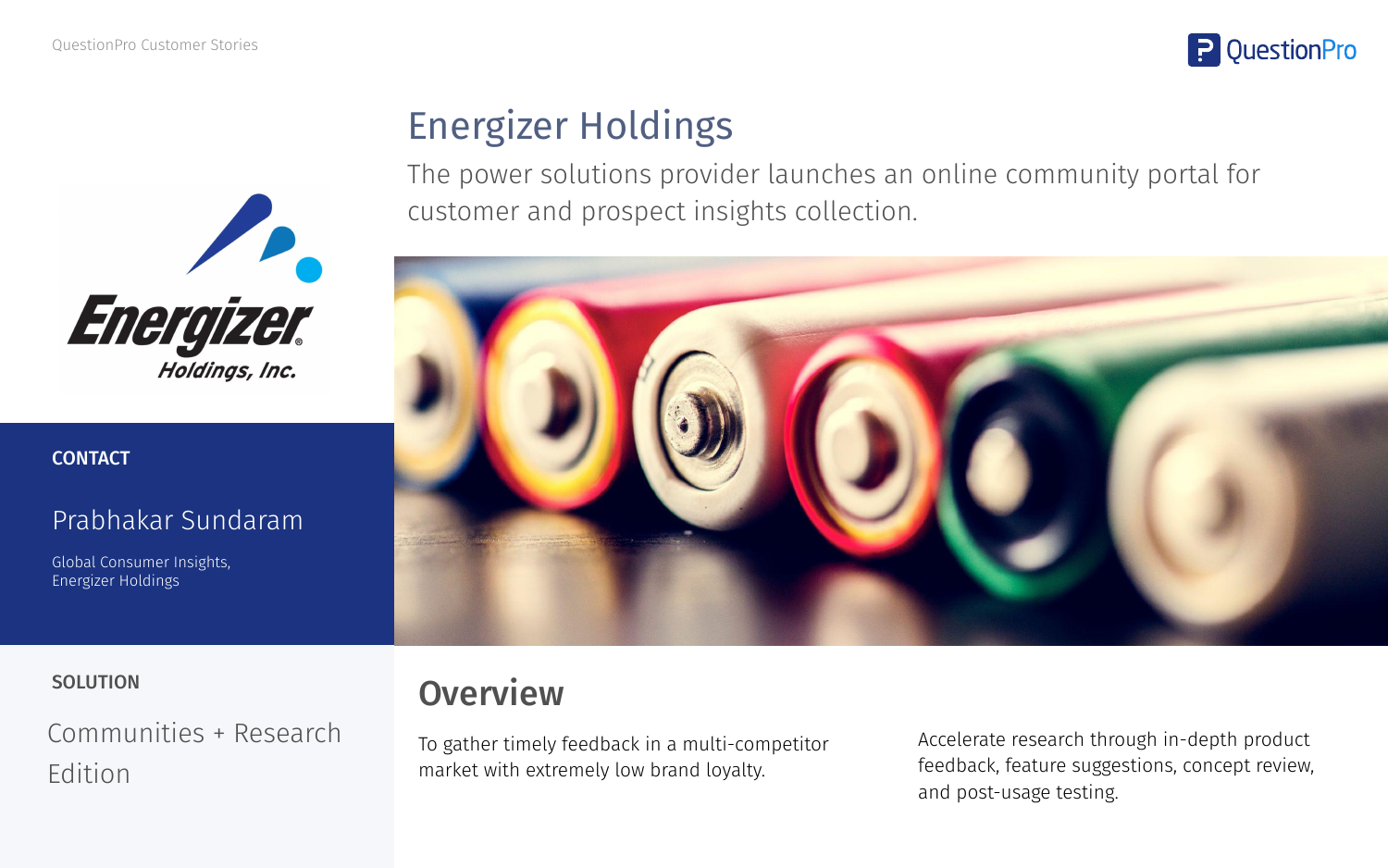### ABOUT ENERGIZER

- Founded in 1896
- Operations in 40 locations
- Distribution in more than 140 countries
- St. Louis, Missouri, US

#### [energizer.com](https://www.energizer.com/)

### CHALLENGES

- Low customer engagement
- High attrition

### Overview

Energizer, one of the world's oldest and largest batteries manufacturer and power solutions provider lately operates in a highly competitive market where brand loyalty is low and brand attrition is high. Collecting timely feedback from customers and potential customers is key for such businesses. We had the opportunity to interview Prabhakar Sundaram who heads the global customer insights division at Energizer Holdings. His primary goal was to develop a highly-engaged research community of customers and promoters to collect reliable insights. Using QuestionPro Communities & the Research Platform, Energizer recruited and onboarded promoters to the continuous discovery community.

### Goal

To recruit, maintain, and building a community of customers/promoters. Conduct small research activities frequently and leverage it for continuous discovery.

Continuous Discovery is a model that we have developed for recruiting, maintaining and building a community of customers/promoters. The community can then be leveraged for continuous research.



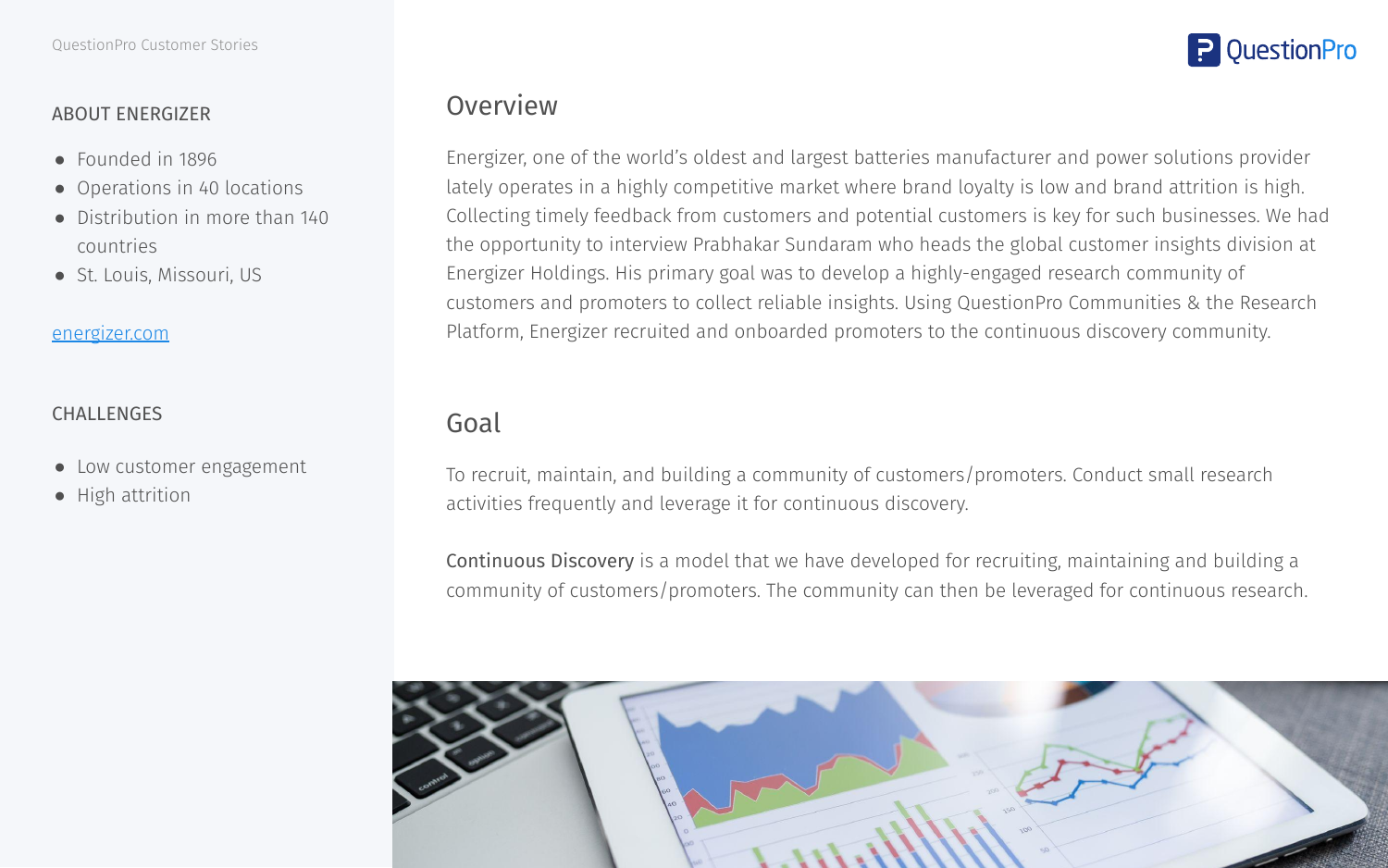"The pace of support and insights that we get from the QuestionPro Research team is remarkable. I see them as a very natural extension of our internal Research team - especially with a can-do attitude that makes them stand apart from any of our other partners."

Prabhakar Sundaram, Global Consumer Insights, Energizer Holdings

### Process and activation

QuestionPro Communities is perfectly suited to recruit, manage and engage community members as well as seamlessly import an existing community with rewards. In addition, with the deep level integration with the enterprise-grade survey platform, collecting feedback from existing members and onboarding into a community is now extremely easy and effective.

### The solution executed for Energizer was:

- 1. End-to-end community platform with set-up and maintaining the health of the community
- 2. Research content and set up alongside managing gamified rewards
- **3.** Scope to conduct brand and hotspot testing
- 4. Creating and managing a community including collecting qualitative and quantitative insights
- 5. Combining many tools into one platform in order to 'break up the silos' and become more efficient